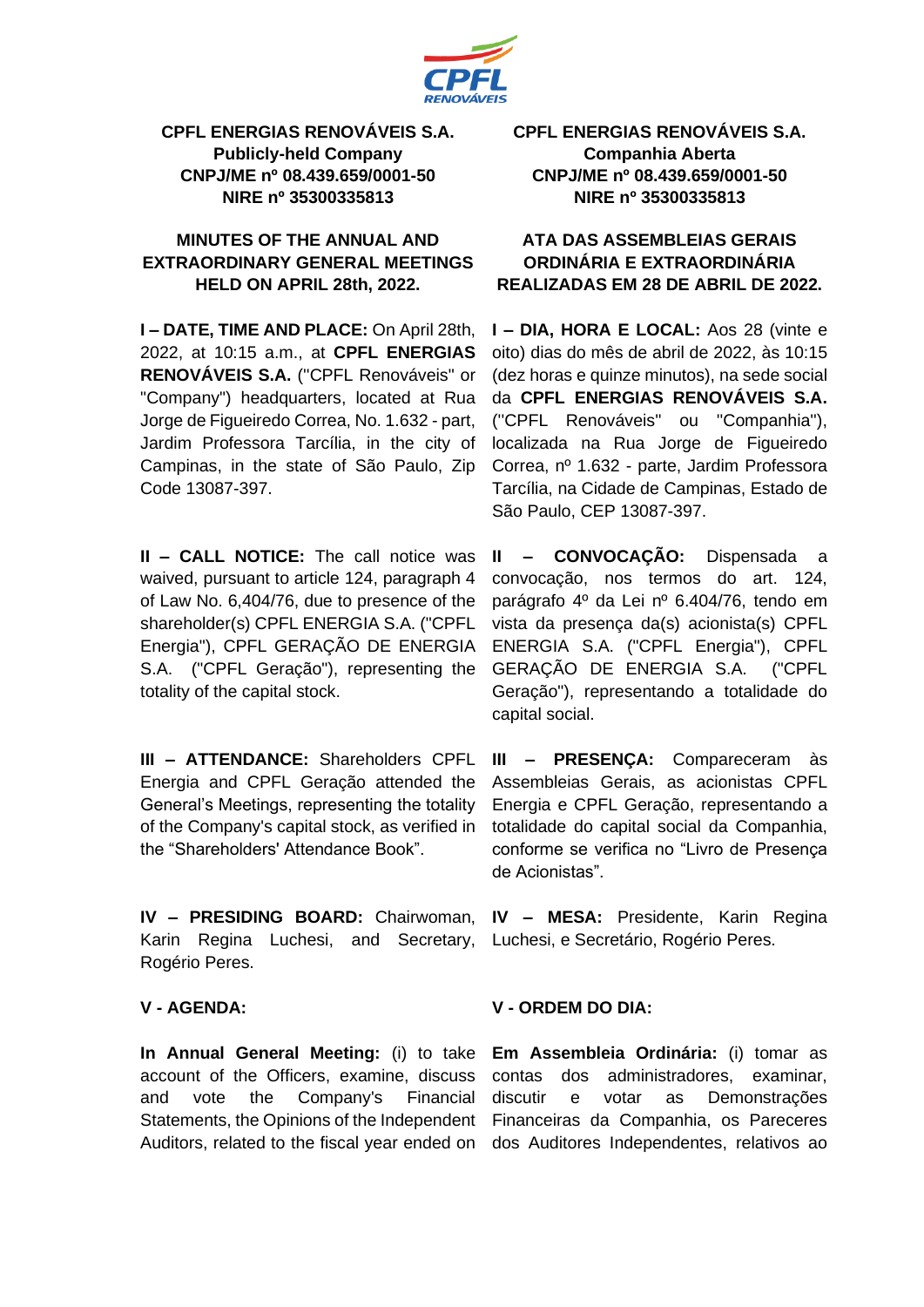

December 31st, 2021 and (ii) to approve the proposal for the allocation of the net income for the fiscal year of 2021 and the distribution of dividends.

**In Extraordinary General Meeting:** (i) to fix the global compensation to be paid to the Company's Board of Executive Officers for the period of May 2022 to April 2023 and (ii) to approve the amendment of the Bylwas to update the threshold of the Shareholders Meeting and the Board of Executive Officers, as well as to include the provision about donation.

**VI – READING DOCUMENTS, RECEIVING VOLTES AND DRAFTING OF THE MINUTES: (1)** the reading of the documents related to the matters to be resolved at these Annual and Extraordinary General's Meetings was waived since the shareholder(s) is(are) fully aware of their content; **(2)** authorized to draw up these minutes in summary form and its publication with the omission of the signature(s) of the shareholder(s), pursuant to article 130, paragraphs 1 and 2, of the Law No. 6.404/76; **(3)** unanimously waived the presence of members of the Company's management and the independent auditor, pursuant to article 134, paragraph 2, of the Law No. 6.404/76.

**VII – RESOLUTIONS:** After the assessment and discussions related to the matters included in the Agenda, the shareholder(s) resolved:

#### **In Annual General Meeting:**

**(a) To approve** the Financial Statements for the fiscal year 2021, including the Management Report, Financial Statements and respective Notes, accompanied by the Report issued by Ernst & Young Auditores Independentes in which the positive result to exercício social encerrado em 31 de dezembro de 2021 e (ii) aprovar a proposta de destinação do lucro líquido do exercício de 2021 e a distribuição de dividendos.

**Em Assembleia Extraordinária:** (i) fixar a remuneração global da Diretoria Executiva da Companhia para o período de maio de 2022 até abril de 2023 e (ii) aprovar a alteração do Estatuto Social para a atualização dos limites de alçada da Assembleia Geral e da Diretoria Executiva, bem como para inclusão de disposição sobre doação.

**VI - LEITURA DE DOCUMENTOS, RECEBIMENTO DE VOTOS E LAVRATURA DA ATA: (1)** dispensada a leitura dos documentos relacionados às matérias a serem deliberadas nestas Assembleias Gerais Ordinária e Extraordinária, uma vez que são do inteiro conhecimento do(s) acionista(s); **(2)** autorizada a lavratura da presente ata na forma de sumário e a sua publicação com omissão da(s) assinatura(s) do(s) acionista(s), nos termos do art. 130, parágrafos 1º e 2º, da Lei nº 6.404/76; **(3)** dispensada, por unanimidade, a presença de membros da administração da Companhia e do auditor independente, nos termos do art. 134, parágrafo 2º, da Lei nº 6.404/76.

**VII – DELIBERAÇÕES:** Após a análise e discussão relacionadas às matérias constantes da Ordem do Dia, a(s) acionista(s) deliberou(aram):

### **Em Assembleia Ordinária:**

**(a) Aprovaram** as Demonstrações Financeiras do exercício de 2021 da CPFL Renováveis, que compreendem o Relatório de Administração, as Demonstrações Contábeis com as respectivas Notas Explicativas, acompanhados do Parecer da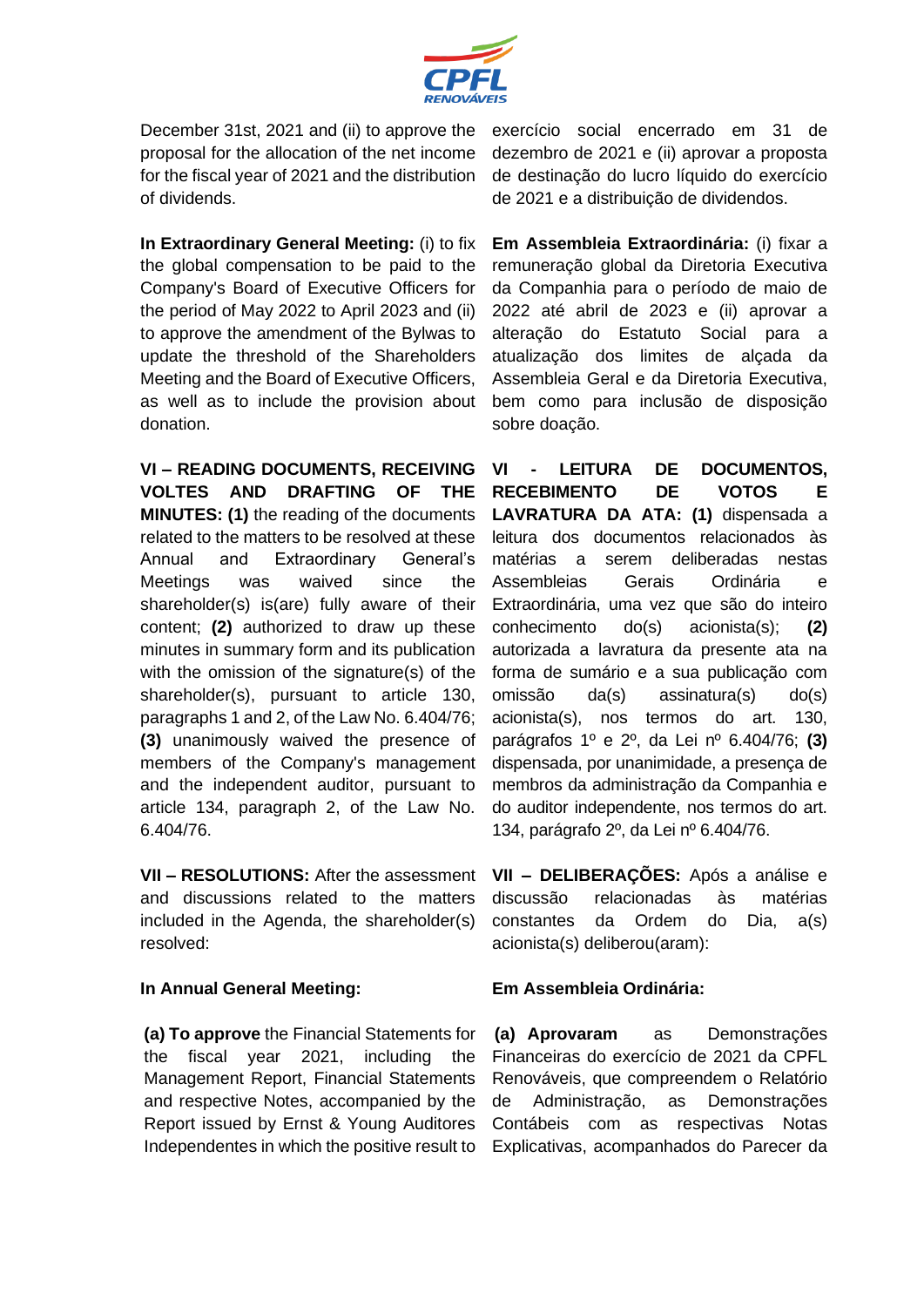

be allocated was R\$ 1,490,260,694.95 (one billion four hundred and ninety million two hundred and sixty thousand six hundred and ninety four reais and ninety five cents), being:

> **(a.i)** R\$ 1,463,196,063.13 (one billion four hundred and sixty-three million one hundred and ninety-six thousand sixty-three reais and thirteen cents), related to net income for the year;

> **(a.ii)** R\$ 27,064,631.82 (twentyseven million sixty-four thousand six hundred and thirty-one reais and eighty-two cents), related to the positive effects of comprehensive income on retained earnings.

**(b) To approve** de management's proposal for allocation of net income for the fiscal year ended ob December 31, 2021, as follows:

**(b.i)** R\$ 73,159,803.16 (seventy-three million one hundred and fifty-nine thousand eight hundred and three reais and sixteen cents) for allocation of Legal Reserve;

**(b.ii)** to ratify the decision of the Extraordinary General Meeting, held on October 7th, 2021, referring to the declaration of interim dividends, in the amount of R\$ 439,153,068.69 (four hundred thirty-nine million, one hundred fifty-three thousand, sixty-eight reais and sixty-nine cents), to be deducted from the minimum mandatory dividends of the fiscal year 2021, already paid in said year;

(**b.iii**) to ratify the decision of the Extraordinary General Assembly, held on December 20th, 2021, regarding the declaration of interim dividends to the working capital reserve account, in the

Ernst & Young Auditores Independentes, em que foi apurado o resultado positivo a ser destinado de R\$ 1.490.260.694,95 (um bilhão quatrocentos e noventa milhões duzentos e sessenta mil seiscentos e noventa e quatro reais e noventa e cinco centavos), sendo:

> **(a.i)** R\$ 1.463.196.063,13 (um bilhão quatrocentos e sessenta e três milhões cento e noventa e seis mil sessenta e três reais e treze centavos), relativo ao lucro líquido do exercício;

> **(a.ii)** R\$ 27.064.631,82 (vinte e sete milhões sessenta e quatro mil seiscentos e trinta e um reais e oitenta e dois centavos) relativo aos efeitos positivos da realização do resultado abrangente nos lucros acumulados.

**(b) Aprovar** a proposta da Administração da Companhia para a destinação do resultado do exercício social findo em 31 de dezembro de 2021, conforme segue:

**(b.i)** R\$ 73.159.803,16 (setenta e três milhões cento e cinquenta e nove mil oitocentos e três reais e dezesseis centavos) para alocação de Reserva Legal;

(**b.ii**) ratificar a decisão da Assembleia Geral Extraordinária, realizada em 07 de outubro de 2021, referente à declaração de dividendos intermediários, no montante de R\$ 439.153.068,69 (quatrocentos e trinta e nove milhões cento e cinquenta e três mil e sessenta e oito reais e sessenta e nove centavos), a serem deduzidos do dividendo mínimo obrigatório do exercício de 2021, já pago no referido ano;

**(b.iii)** ratificar a decisão da Assembleia Geral Extraordinária, realizada em 20 de dezembro de 2021, referente à declaração de dividendos intermediários à conta de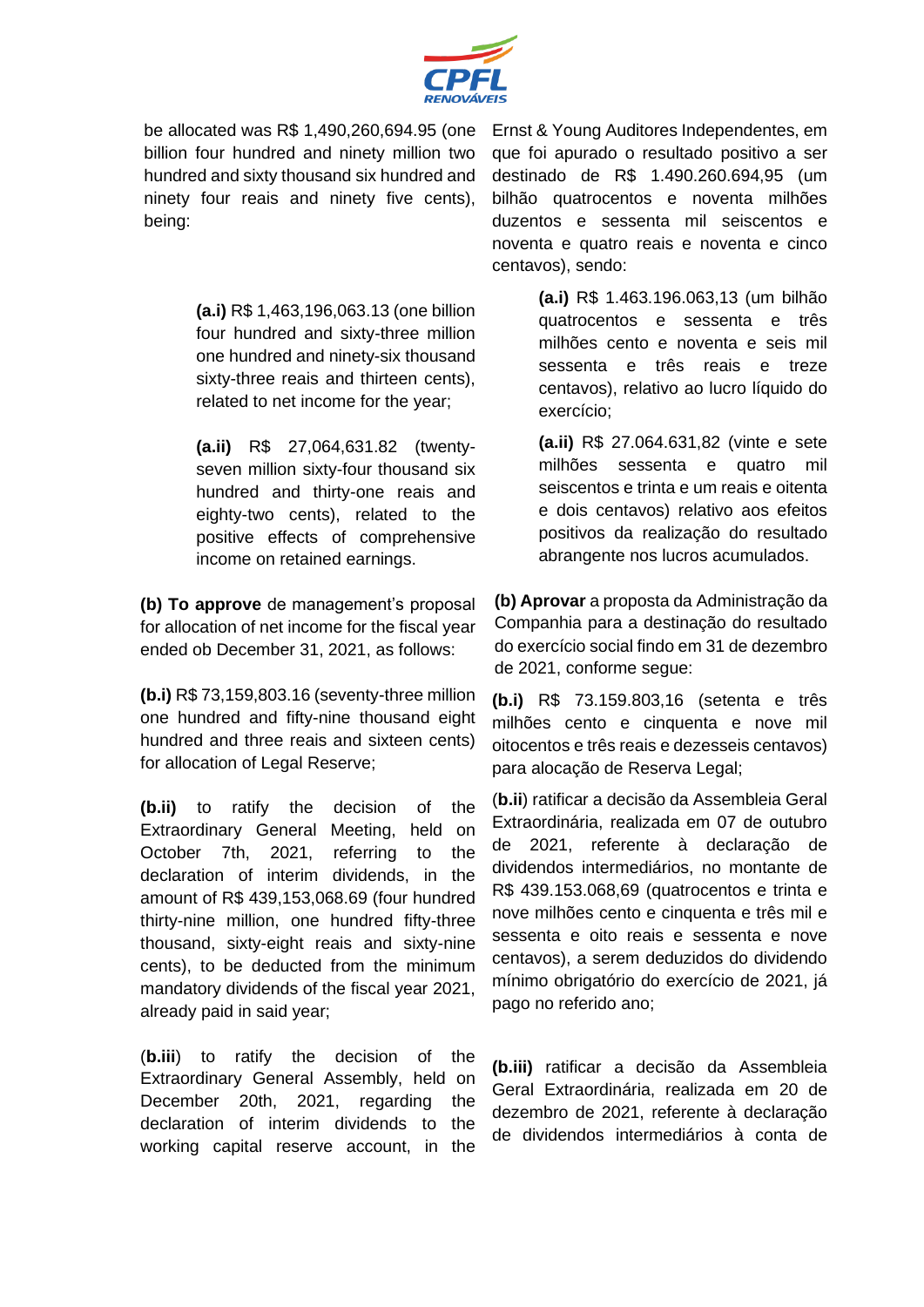

amount of R\$ 364,500,000.00 (three hundred and sixty four million, five hundred thousand reais), under the terms of article 204 of Law 6,404/76;

**(b.iv)** R\$ 613,447,823.11 (six hundred and thirteen million four hundred and forty-seven thousand eight hundred and twenty-three reais and eleven cents) allocated to the payment of the the Proposed Additional Dividend.

### **In Extraordinary General Meeting:**

**(a) To fix** the global compensation of the Company's Board of Executive Officers, for the period from May 2022 to April 2023, in the amount of R\$ 6,479,081.73 (six million, four hundred seventy-nine thousand, eightyone reais and seventy-three cents).

**(b) To approve** the amendment of the Company's Bylaws, according to the Management's Proposal, to:

**(b.i)** to include item (l) in the Article 10 regarding donation, which will come into force with the following wording:

*"Article 10. The Shareholders' Meeting shall be held ordinarily until April 30 of each year and extraordinarily whenever called by the Board of Directors, the Fiscal Council when installed, or by shareholders, according to the law in order to:*

*(…)*

*(n) decide on the non-remunerated transference of any asset, cash or even through the assignment of rights (or any other kind of donation) by the Company, except by those made among and between the Company and CPFL Energia* 

reserva de capital de giro, no montante de R\$ 364.500.000,00 (trezentos e sessenta e quatro milhões e quinhentos mil reais), nos termos do artigo 204 da Lei 6.404/76;

**(b.iv)** R\$ 613.447.823,11 (seiscentos e treze milhões quatrocentos e quarenta e sete mil oitocentos e vinte e três reais e onze centavos) destinado ao pagamento de Dividendo Adicional Proposto

## **Em Assembleia Extraordinária:**

**(a) Fixaram** a remuneração global da Diretoria Executiva da Companhia, para o período de maio de 2022 até abril de 2023, no valor global de R\$ 6.479.081,73 (seis milhões, quatrocentos e setenta e nove mil, oitenta e um reais e setenta e três centavos).

**(b) Aprovaram** a alteração do Estatuto Social da Companhia, conforme a Proposta da Administração, para:

(**b.i)** inclusão da alínea (l) no Artigo 10 dispondo sobre doação, que passará a vigorar com a seguinte redação:

*"Artigo 10. A Assembleia Geral reunir-seá ordinariamente até o dia 30 de abril de cada ano e extraordinariamente sempre que convocada pelo Conselho de Administração, pelo Conselho Fiscal quando instalado, ou por acionistas, na forma da lei, a fim de:*

### *(…)*

*(l) deliberar sobre a transferência não remunerada de qualquer bem, dinheiro ou mesmo mediante cessão de direitos (ou qualquer outra forma de doação) pela Companhia, exceto aquelas efetuadas entre a Companhia e as subsidiárias e*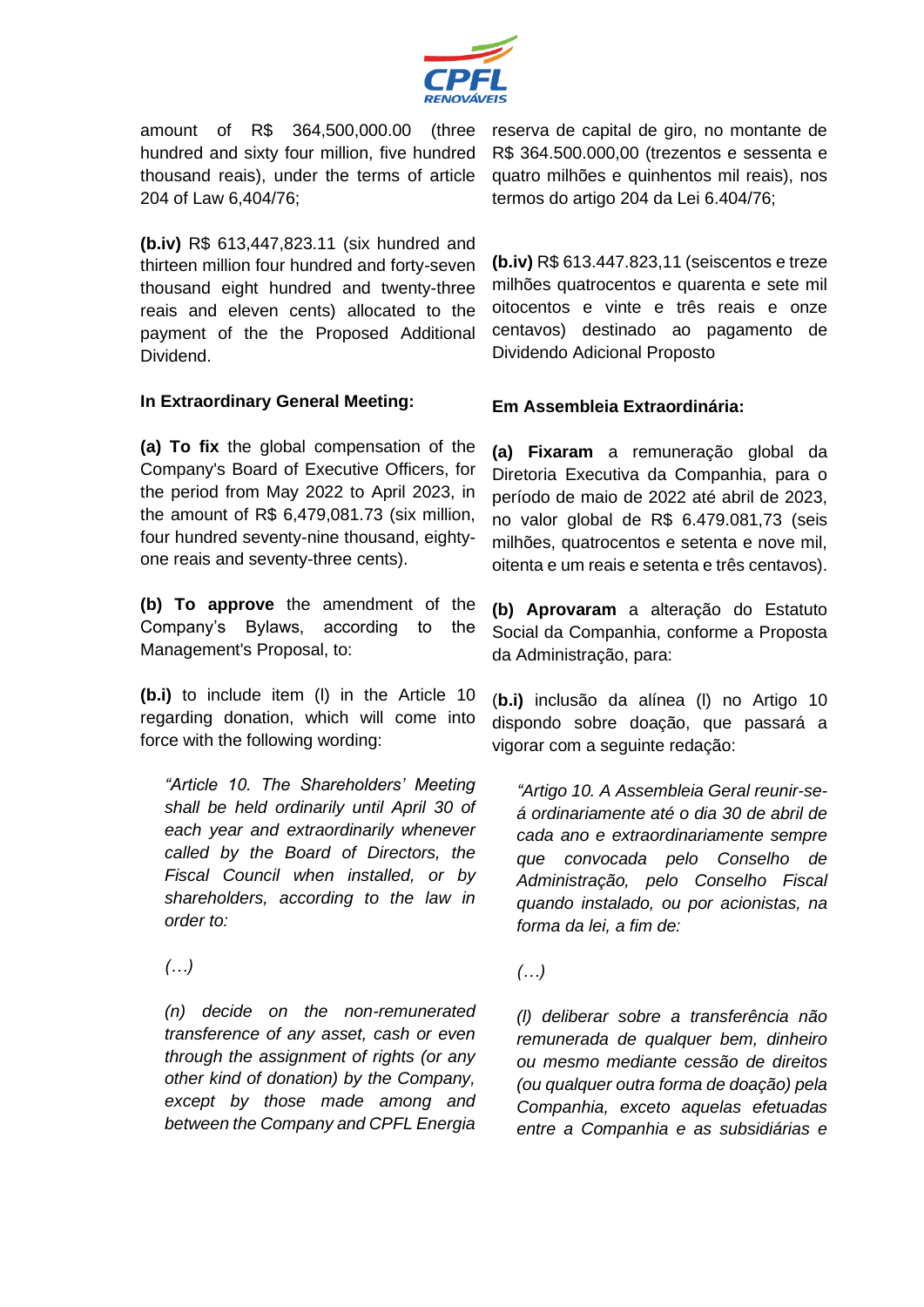

*S.A.'s subsidiaries, affiliated companies, and Instituto CPFL."*

**(b.ii)** to amend the items (b), (c), (d), (e) and (f) of article 15 to update the threshold of the Board of Directors, which will come into force with the following wording:

*"Article 15. The duties of the Board of Directors besides other powers granted by the law or by these Bylaws, are to:* 

# *(…)*

*(b) decide on obtaining loan or debt assumption in an amount equal to or higher than R\$ 62,740,115.89 (sixty-two million seven hundred and forty thousand, one hundred and fifteen reais and eighty-nine cents);* 

*(c) decide on the acquisition of any fixed asset in an amount equal to or higher than R\$ 62,740,115.89 (sixty-two million seven hundred and forty thousand, one hundred and fifteen reais and eighty-nine cents) and on the disposal or lien of any fixed assets in an amount equal to or higher than R\$ 4,669,187.05 (four million, six hundred and sixty-nine thousand, one hundred and eighty-seven reais and five cents) by the Company;* 

*(d) authorize the execution of agreements by the Company with shareholders or persons controlled by, associated with or related to the shareholders, directly or indirectly, which value is equal to or higher than R\$ 15,733,055.22 (fifteen million, seven hundred and thirty-three thousand, fifty-five reais and twenty-two cents);* 

*afiliadas da CPFL Energia S.A., e Instituto CPFL."*

**(b.ii)** alterar as alíneas (b), (c), (d), (e) e (f) do artigo 15 para atualização dos limites de alçada do Conselho de Administração, que passará a vigorar com a seguinte redação:

*"Artigo 15. Compete ao Conselho de Administração, além das demais atribuições previstas em lei ou neste Estatuto:* 

*(…)*

*(b) deliberar sobre a contratação de empréstimo ou assunção de dívida de valor igual ou superior a R\$ 62.740.115,89 (sessenta e dois milhões, setecentos e quarenta e mil, cento e quinze reais e oitenta e nove centavos) pela Companhia;*

*(c) deliberar sobre a aquisição de qualquer ativo fixo de valor igual ou superior a R\$ 62.740.115,89 (sessenta e dois milhões, setecentos e quarenta e mil, cento e quinze reais e oitenta e nove centavos) e sobre a alienação, oneração de qualquer ativo fixo de valor igual ou superior a R\$ 4.669.187,05 (quatro milhões, seiscentos e sessenta e nove reais, cento e oitenta e sete reais e cinco centavos) da Companhia;*

*(d) autorizar a celebração de contratos pela Companhia com acionistas ou com pessoas por eles controladas ou a eles coligadas ou relacionadas, direta ou indiretamente, de valor igual ou superior a R\$ 15.733.055,22 (quinze milhões, setecentos e trinta e três mil, cinquenta e cinco reais e vinte e dois centavos);*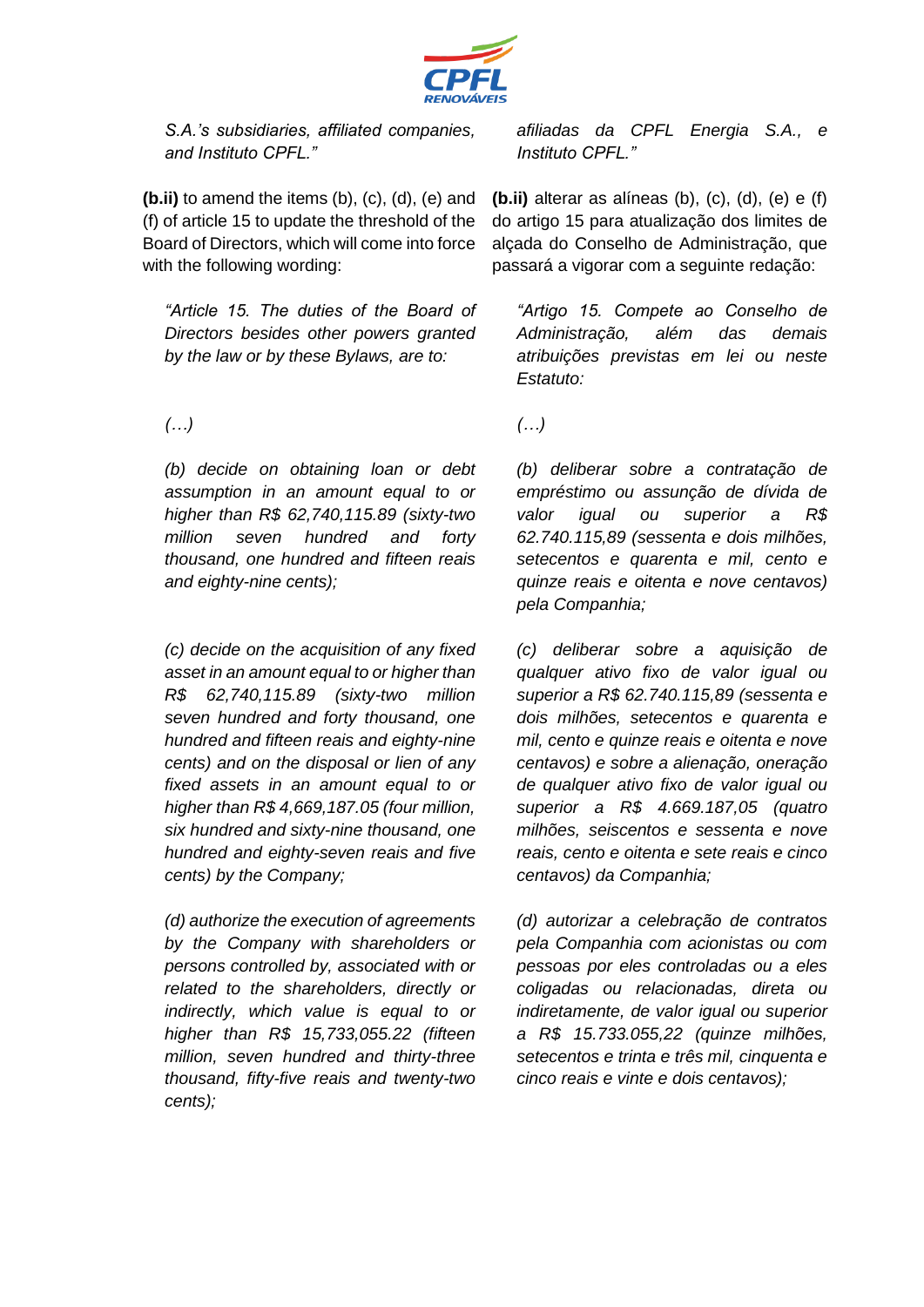

*(e) approve the execution of agreements, by itself or by its subsidiaries, of any type, which the aggregate value is equal or higher R\$ 62,740,115.89 (sixty-two million seven hundred and forty thousand, one hundred and fifteen reais and eighty-nine cents), even if it relates to expenses set in the annual budget;* 

*(f) decide on the constituting of any type of guarantee not involving fixed assets in an amount equal to or higher than R\$ R\$ 62,740,115.89 (sixty-two million seven hundred and forty thousand, one hundred and fifteen reais and eighty-nine cents), in businesses concerning interests and activities of the Company; and the creation of any form of guarantee involving fixed assets in an amount equal to or higher than R\$ 4,669,187.05 (four million, six hundred and sixty-nine thousand, one hundred and eighty-seven reais and five cents), in businesses related to the interests and activities of the Company; (…)"*

**(b.iii)** to amend as item (c.i), (c.ii), (c.iii), (c.iv), (c.v) and (c.vi) of article 19 to update the threshold of the Board of Executive Officers, as well as to include item (c.vii) in the same Article, regarding donation, which will come into force with the following wording:

*Article 19. The duties of the Board of Executive Officers are to:*

*(...)*

*(c.i) execution of acts and contracts for the purchase of materials and provision of services, except service contracts entered into with financial institutions and energy purchase and sale contracts, for*  *(e) aprovar a celebração de contratos, por si, de qualquer natureza de valor global superior a R\$ 62.740.115,89 (sessenta e dois milhões, setecentos e quarenta e mil, cento e quinze reais e oitenta e nove centavos) ainda que se refira a despesas previstas no orçamento anual;*

*(f) deliberar sobre a constituição de qualquer espécie de garantia que não envolva ativos fixos de valor igual ou superior a R\$ 62.740.115,89 (sessenta e dois milhões, setecentos e quarenta e mil, cento e quinze reais e oitenta e nove centavos), em negócios que digam respeito aos interesses e atividades da Companhia; e a constituição de qualquer espécie de garantia que envolva ativos fixos de valor igual ou superior a R\$ 4.669.187,05 (quatro milhões, seiscentos e sessenta e nove reais, cento e oitenta e sete reais e cinco centavos) em negócios que digam respeito aos interesses e atividades da Companhia; (…)"*

**(b.iii)** alterar as alíneas (c.i), (c.ii), (c.iii), (c.iv), (c.v) e (c.vi) do artigo 19 para atualização dos limites de alçada da Diretoria Executiva, bem como inserir a alínea (c.vii) no mesmo artigo, dispondo sobre doação, que passará a vigorar com a seguinte redação:

*"Artigo 19. Compete à Diretoria Executiva:* 

*(…)*

*(c.i) celebração de atos e contratos de compra de materiais e prestação de serviços, exceto contratos de serviços celebrados com instituições financeiras e contratos de compra e venda de energia,*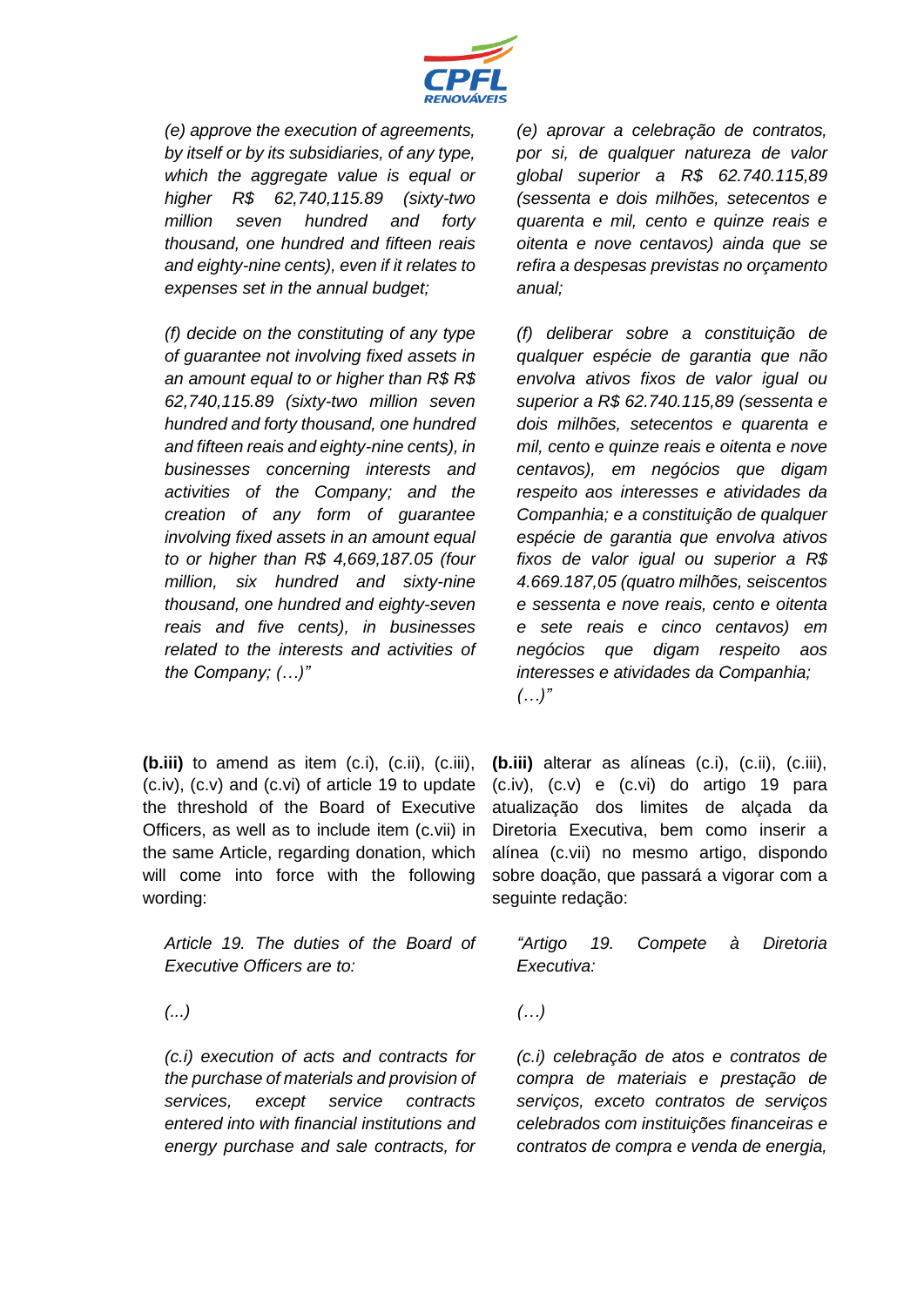

*which the sphere of competence described in item (c.ii) below must be observed, in an amount equal to or greater than R\$ 7,864,802.12 (seven million, eight hundred and sixty-four thousand, eight hundred and two reais and twelve cents);*

*(c.ii) execution of acts and contracts of other nature in an amount equal to or greater than R\$ 15,733,055.22 (fifteen million, seven hundred and thirty-three thousand, fifty-five reais and twenty-two cents);*

*(c.iii) acquisition of any fixed asset in an amount equal to or greater than R\$ 15,733,055.22 (fifteen million, seven hundred and thirty-three thousand, fiftyfive reais and twenty-two cents);*

*(c.iv) the disposal, encumbrance or offer as guarantee which involves movable asset, vehicles and other fixed assets in an amount equal to or greater than R\$ 1,849,129.69 (one million, eight hundred and forty-nine thousand, one hundred and twenty-nine reais and sixty-nine cents);*

*(c.v) the disposal, encumbrance or offer as guarantee which involves real state in the amount of up to R\$ 4,669,187.04 (four million, six hundred and sixty-nine reais, one hundred and eighty-seven reais and four cents) by the Company;*

*(c.vi) any encumbrance which does not involve fixed assets in an amount equal to or greater than R\$ 15,733,055.22 (fifteen million, seven hundred and thirty-three thousand, fifty-five reais and twenty-two cents);*

*(c.vii) decide on the non-remunerated transference of asset, cash or even* 

*para os quais deve ser observada a alçada descrita no item (c.ii) abaixo, de valor igual ou superior a R\$ 7.864.802,12 (sete milhões oitocentos e sessenta e quatro mil oitocentos e dois reais e doze centavos);*

*(c.ii) celebração de atos e contratos de outras naturezas de valor igual ou superior a R\$ 15.733.055,22 (quinze milhões, setecentos e trinta e três mil, cinquenta e cinco reais e vinte e dois centavos);*

*(c.iii) aquisição de qualquer ativo fixo de valor igual ou superior a R\$ 15.733.055,22 (quinze milhões, setecentos e trinta e três mil, cinquenta e cinco reais e vinte e dois centavos);*

*(c.iv) alienação, oneração ou constituição de garantias que envolvam bens móveis, veículos e demais ativos fixos de valor igual ou superior a R\$ 1.849.129,69 (um milhão oitocentos e quarenta e nove mil cento e vinte e nove reais e sessenta e nove centavos);*

*(c.v) alienação, oneração ou constituição de garantias que envolvam bens imóveis de valor de até R\$ 4.669.187,04 (quatro milhões, seiscentos e sessenta e nove reais, cento e oitenta e sete reais e quatro centavos) pela Companhia;*

*(c.vi) constituição de qualquer espécie de garantia que não envolva ativos fixos de valor igual ou superior a R\$ 15.733.055,22 (quinze milhões, setecentos e trinta e três mil, cinquenta e cinco reais e vinte e dois centavos);* 

*(c.vii) deliberar sobre a transferência não remunerada de qualquer bem, dinheiro ou mesmo mediante cessão de direitos*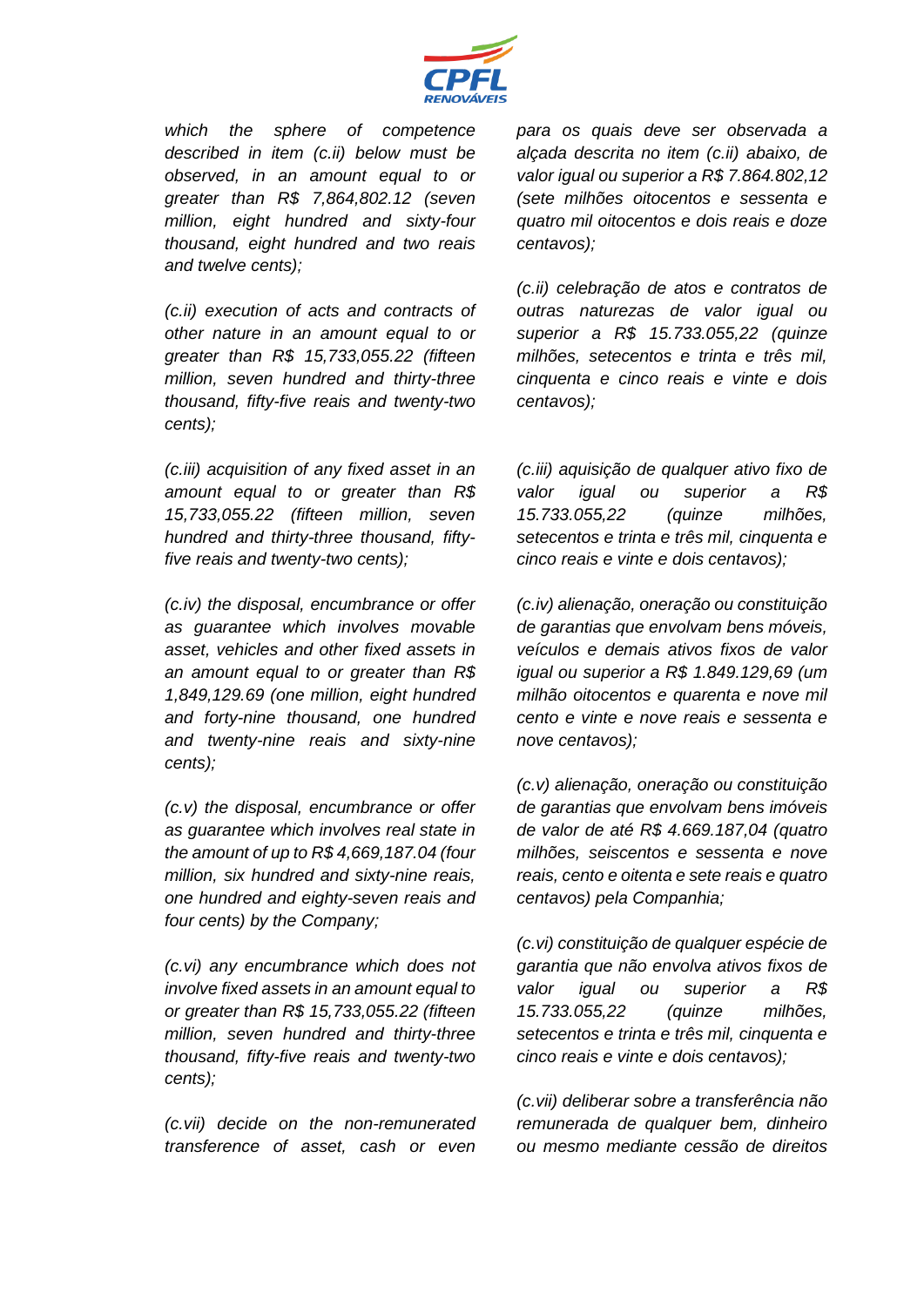

*through the assignment of rights (or any other kind of donation), in any value, by the Company, made among and between the CPFL Energia S.A.'s subsidiaries, affiliated companies, and Instituto CPFL."*

*(…)"*

**(b.iv)** to amend article 32 to reflect the updating of the monetary values mentioned in items (b.ii) and (b.iii), which will come into force with the following wording:

*(ou qualquer outra forma de doação), de qualquer valor, pela Companhia, realizada entre a Companhia e as subsidiárias e afiliadas da CPFL Energia S.A., e Instituto CPFL."*

*(…)"*

**(b.iv)** alterar o artigo 32 para refletir a atualização dos valores monetários mencionados nos itens (b.ii) e (b.iii), que passará a vigorar com a seguinte redação:

*"Article 32. The monetary values referred to the Articles herein were restated on the reference date of January 1st, 2022, and shall be adjusted, in the beginning of each fiscal year, based on the IPCA variation announced by Instituto Brasileiro de Geografia e Estatística - IBGE of the previous corporate year; and in the absence thereof, by another index published by the same Foundation reflecting the same loss of purchasing power of the national currency that occurred in the period."*

**VIII – CLOSURE:** There being no further business to discuss, the Chairman suspended the Meeting for the time required to draw up these minutes. Once the Meeting was reopened, the minutes were read and approved by the attendees, who subscribe. Karin Regina Luchesi (Chairwoman), Rogério Peres (Secretary), CPFL Energia (by its legal representatives Karin Regina Luchesi and Flávio Henrique Ribeiro) and CPFL Geração (by its legal representatives Flávio Henrique Ribeiro and XinJian Chen).

For legal implications, the Portuguese version shall prevail.

I certify that these minutes are a faithful copy of those filed in the respective book.

*"Artigo 32. Os valores monetários referidos nos Artigos deste Estatuto foram atualizados na data base de 1º de janeiro de 2022, e serão corrigidos no início de cada exercício social, com base na variação do IPCA divulgada pelo Instituto Brasileiro de Geografia e Estatística - IBGE ocorrida no exercício anterior; e, na falta deste, por outro índice publicado pela mesma Fundação que reflita a perda do poder de compra da moeda nacional ocorrida no período."*

**VIII – ENCERRAMENTO:** Nada mais havendo a tratar, o Sr. Presidente suspendeu os trabalhos pelo tempo necessário à lavratura desta ata. Reaberta a sessão, a ata foi lida e aprovada pelos presentes, que a subscrevem. Karin Regina Luchesi (Presidente da Mesa), Rogério Peres (Secretário), CPFL Energia (por seus representantes legais Karin Regina Luchesi e Flávio Henrique Ribeiro) e CPFL Geração (por seus representantes legais Flávio Henrique Ribeiro e XinJian Chen).

Para efeitos legais, a versão em português deverá prevalecer.

Certifico que a presente ata é cópia fiel da lavrada em Livro Próprio.